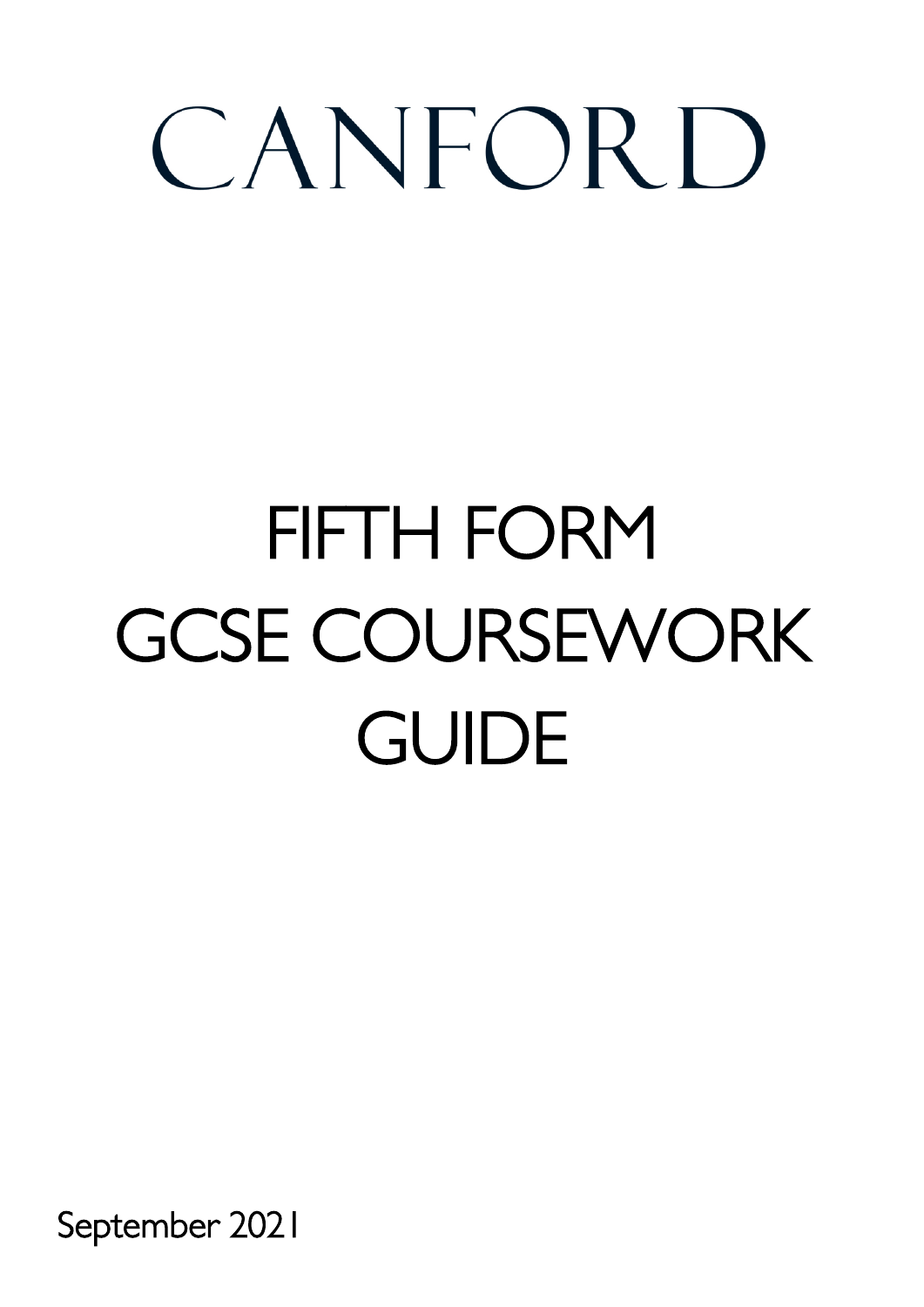#### Introduction

Coursework (also known as Controlled Assessment in some subjects) is a really important opportunity to produce work of high quality, that I hope you will find stimulating in itself, and from which you will learn a great deal, if you approach it in the right spirit. Of course, it also allows you (in those subjects where it is relevant) to gain credit towards your final GCSE grade when you are not under the pressure caused by sitting a timed exam under direct supervision.

However, you must be very careful that you abide by the strict rules that apply to GCSE coursework. Any coursework you submit is part of your GCSE grade, and so is subject to the JCQ / CAIE exam regulations. In particular, this means that if you copy the words or ideas of others and don't show your sources in references and a bibliography, it will be considered cheating. The most common way in which this occurs is when text you submit is copied and pasted from the internet or another electronic source, but any unacknowledged use of the words or ideas of others (this form of cheating is known as plagiarism) is a very serious offence, and could lead to your being disqualified from the coursework component or the entire exam to which the coursework contributes. It can also shed doubt on the validity of coursework you have submitted in other subjects.

Please be conscious of this, as you prepare the work you have to submit for GCSE and IGCSE coursework this year. Used properly, this is an invaluable opportunity both to learn more about the subjects you study and to get some of your summer exam grades 'in the bag'. Don't abuse the opportunity: it really isn't worth it.

Please read the formal rules for coursework before you start any coursework or controlled assessment.

Mr I Weir Deputy Head - Academic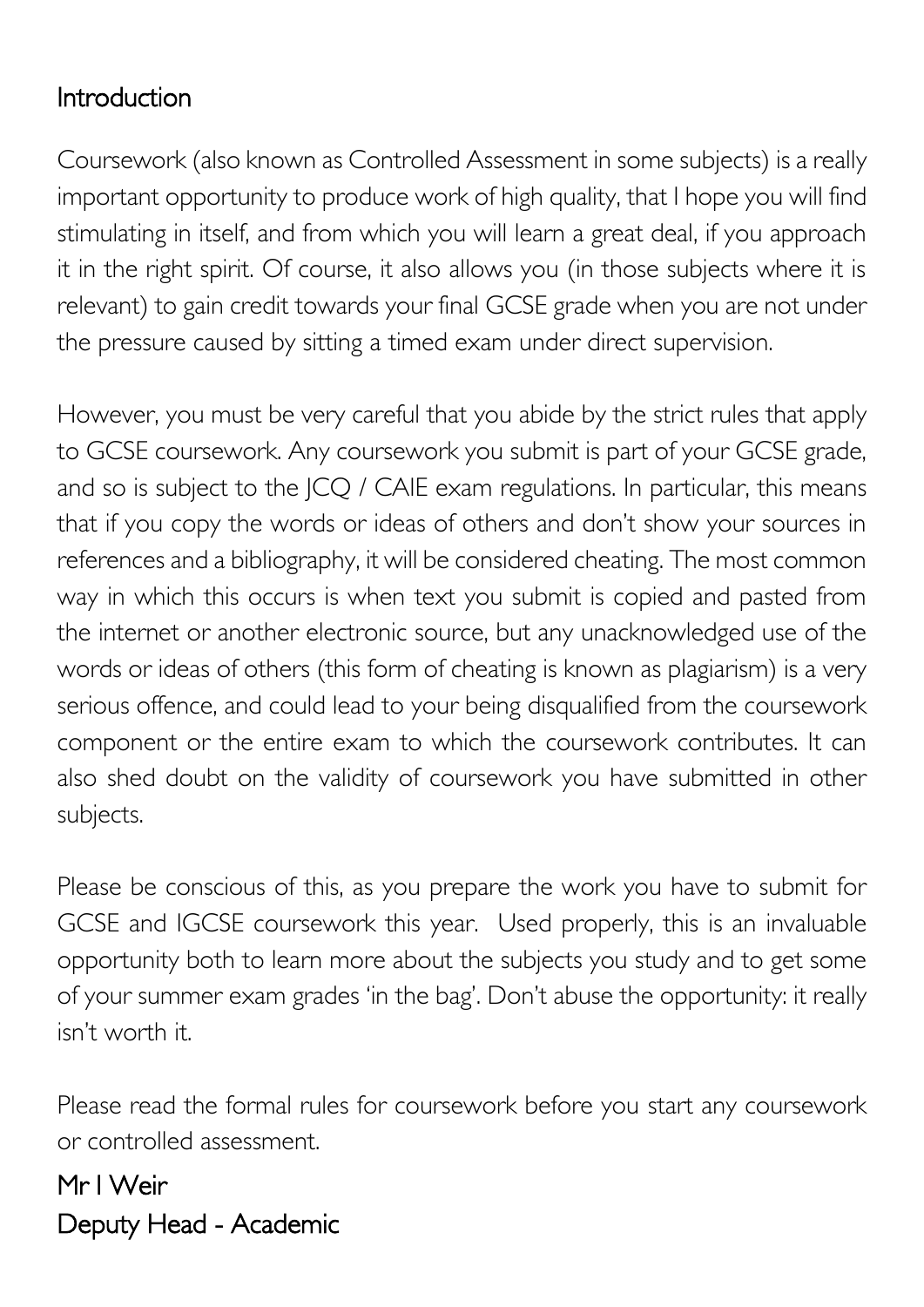## GCSE Coursework Deadlines

| 2021                       |                                             |  |
|----------------------------|---------------------------------------------|--|
| 20 <sup>th</sup> September | History: Coursework begins                  |  |
| October 2021               | Drama: first practical assessment           |  |
| 4 <sup>th</sup> October    | Design: Evaluation of Ideas                 |  |
| 4 <sup>th</sup> October    | English: Coursework begins                  |  |
| 12 <sup>th</sup> October   | Music: performance deadline                 |  |
| 26 <sup>th</sup> November  | History: Coursework deadline                |  |
| 29 <sup>th</sup> November  | Design: production plan                     |  |
| 6 <sup>th</sup> December   | Drama: Portfolio 1 <sup>st</sup> draft      |  |
| 10 <sup>th</sup> December  | English: Coursework deadline                |  |
| 10 <sup>th</sup> December  | Music: first composition due                |  |
| 2022                       |                                             |  |
| End of January             | Art: completion of Unit I                   |  |
| 17 <sup>th</sup> February  | Drama: Portfolio 2 <sup>nd</sup> draft      |  |
| Easter half-term           | Physical Education: performance and written |  |
|                            | coursework deadline                         |  |
| March                      | Drama: second practical assessment period   |  |
| 21 <sup>st</sup> March     | Design: Making                              |  |
| 31 <sup>st</sup> March     | Drama: hand in completed Portfolio          |  |
| I <sup>st</sup> April      | Design: coursework deadline                 |  |
| End of April               | Art: completion of Unit 2                   |  |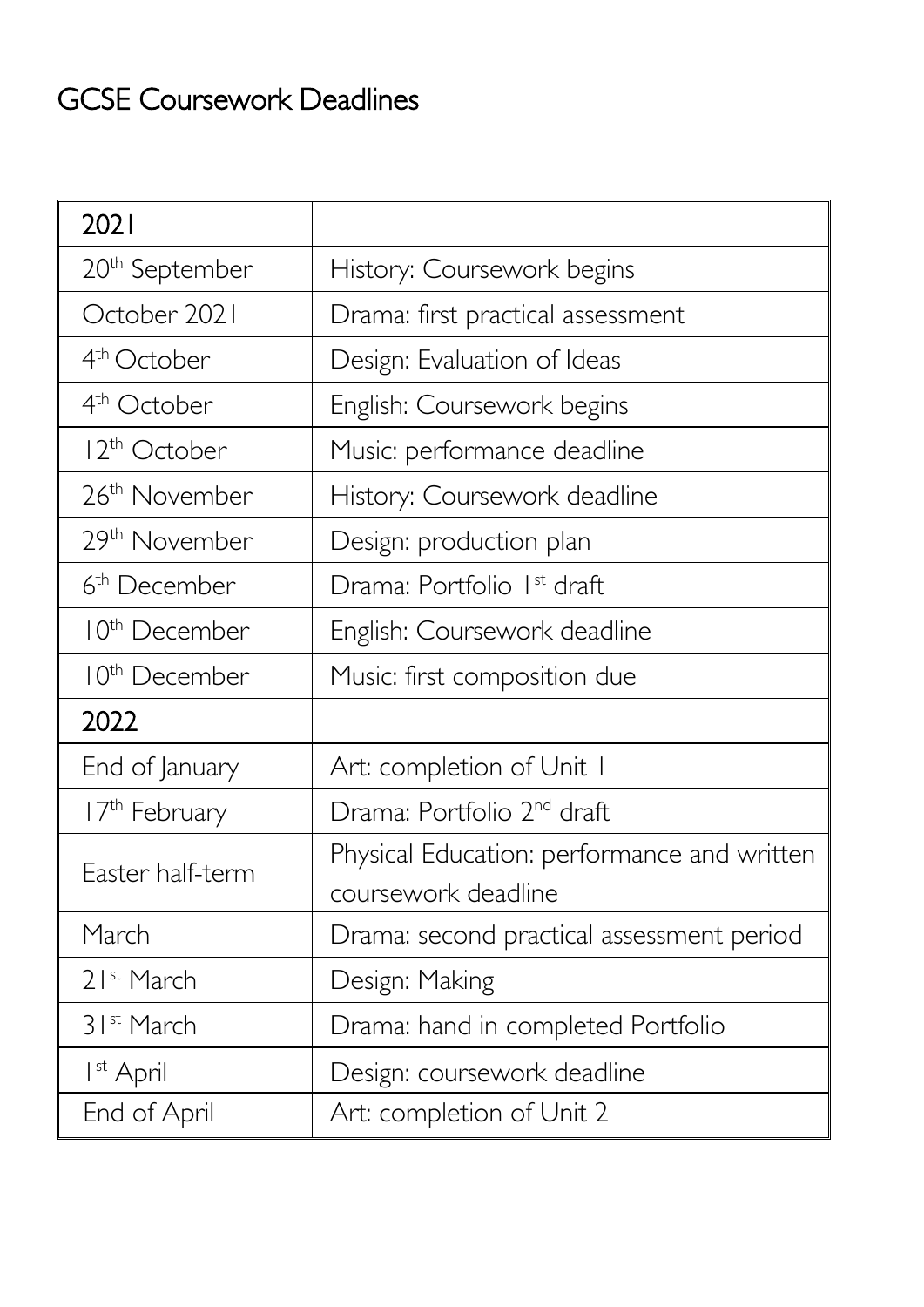## ART (JCQ)

#### AQA Art and Design (8201)

#### Description of Course:

The course is divided into two units: coursework 60% and examination 40%.

#### Coursework

Coursework units are initiated by staff. The projects are extremely broad, and allow pupils to find avenues that they find exciting and work to their strengths. Pupils will produce work in a variety of media, leading towards a final conclusion.

| <b>Deadlines</b> | Unit I | End of January Easter Term      |  |
|------------------|--------|---------------------------------|--|
|                  |        | Unit 2 End of April Summer Term |  |

#### **Examination**

The exam is an eight-week project concluding in a ten-hour timed test. The exam board sets the project, ensuring that it has scope for individual development. The exam unit, like the coursework, is developed over time, and pupils will conclude with a timed ten-hour piece under exam conditions.

Pupils can work in a range of media throughout the course. Drawing and digital photography are essential methods to collect resource material. From these, pupils can work in illustration, 3D, printmaking, ceramics, textiles and mixed media, photography, film and installation.

#### Outside lessons

Pupils are expected to develop work outside lessons. This can be completed at home, but many choose to work in the Art School on one evening each week. Workshops and lectures take place throughout the year with practising artists; pupils are encouraged to attend these. Visits to galleries play an important role; as well as a gallery day, usually in London.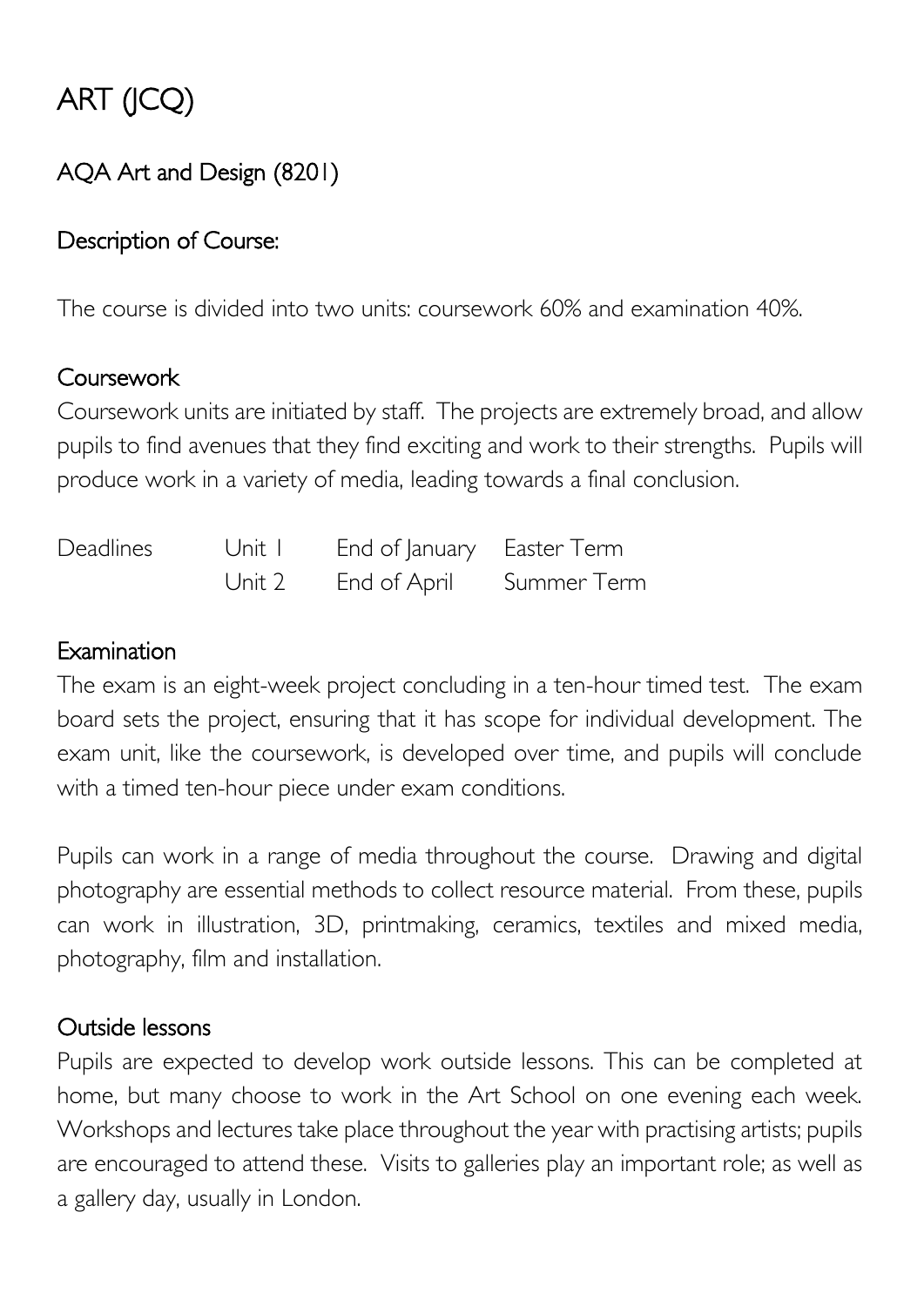## DESIGN TECHNOLOGY

#### Cambridge IGCSE Design and Technology: Resistant Materials 0979

Coursework 50% Product Design and Manufacture Terminal Exam 25% Design Paper (1¼hrs). Terminal Exam 25% Written Paper (1hr).

#### **Coursework**

Coursework is a major part of the IGCSE mark and takes the majority of our lesson time throughout the Christmas and Easter terms. Continuing on from the initial work in the fourth form pupils will complete the initial design phase and then evaluate these to identify the most promising idea. They then need to model, test and develop this idea, adding suitable detail to enable them to have a full set of Production Drawings. The final section requires high quality manufacture of their solution/product/prototype so that it can be tested as a solution to their initial problem.

#### **Deadlines**

Failure to meet the internal deadlines will result in you being asked to work in detention time

#### iGCSE

| Evaluation of Ideas        |      | 4 <sup>th</sup> October 2021 |  |
|----------------------------|------|------------------------------|--|
| Production Plan            |      | 29th November 2021           |  |
| Making                     |      | 21st March 2022              |  |
| <b>COURSEWORK DEADLINE</b> |      | $Ist$ April 2022             |  |
| Design Paper               | Mock | November 2021                |  |
| Written Paper              | Mock | January 2022                 |  |
| Written Paper              | Exam | June 2022                    |  |
| Design Paper               | Exam | June 2022                    |  |
|                            |      |                              |  |

To achieve their best, pupils need to be efficient in the use of their class time and make sure they keep up to date with the coursework. Pupils may work in the department outside formal lessons, and they are encouraged to do this in place of written preps, especially during Easter term. The department is open until 18:30 during the week for project work.

Understandably time is a little tighter this year and although working to these deadlines is fine, we suggest giving yourself time to react to unforeseen problems.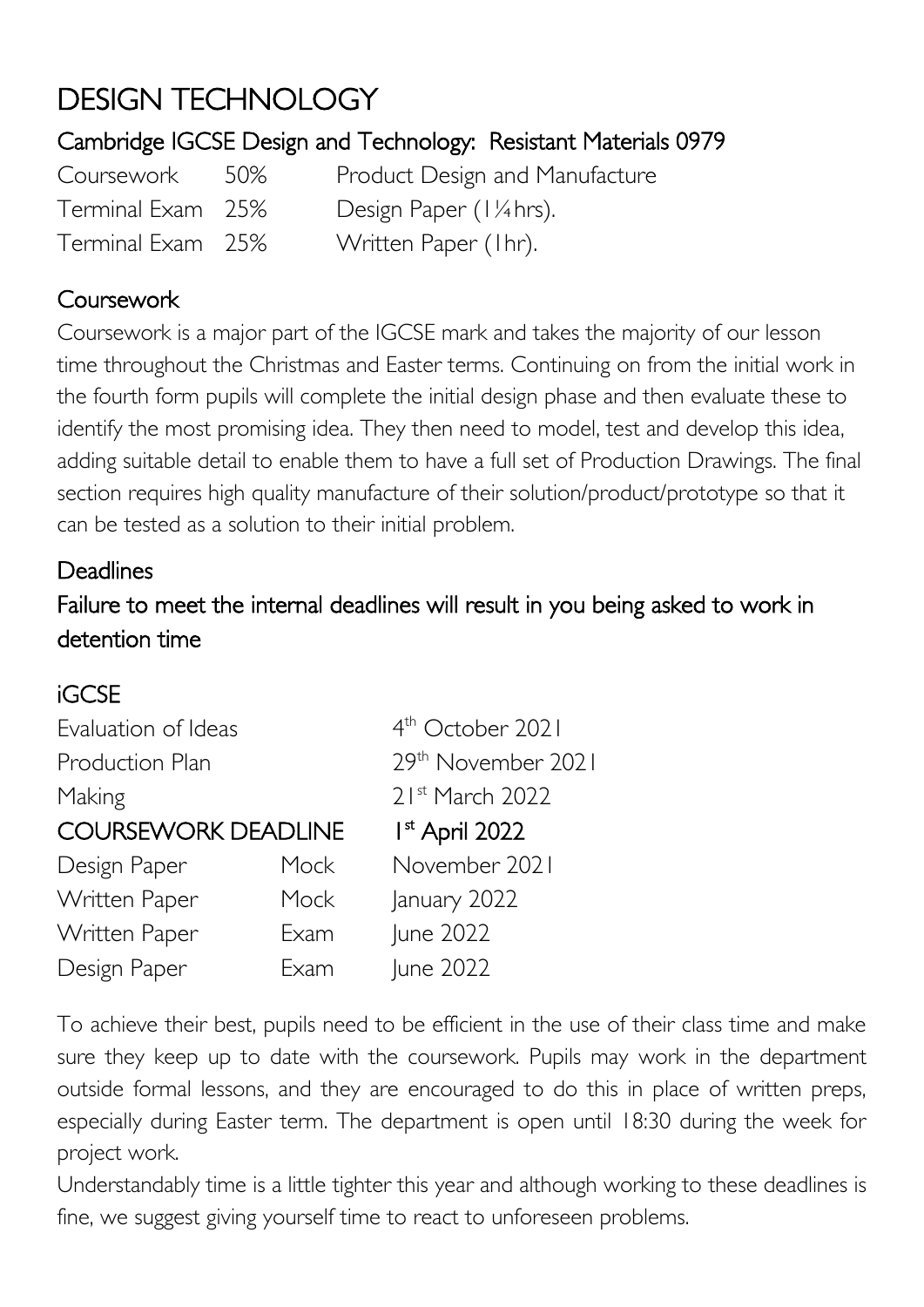## DRAMA (JCQ) AQA 8261

Pupils will be expected to produce two major pieces of course work that will constitute 60% of the total GCSE mark.

#### Devising Drama

(80 marks - 40% of total GCSE)

- Pupils worked collaboratively to produce a devised performance in the summer term of fourth form. (20 marks)
- Pupils will record, analyse and evaluate their process in a Devising Log. (60 marks)

Pupils work in groups of 2-6 students, responding to stimuli provided by their teacher in order to create a devised performance. They will develop specific dramatic intentions and use their knowledge of drama and theatre to achieve them with the most appropriate style and content.

Pupils will complete a Devising Log, documenting the creation and development of their ideas and analysing and evaluating their individual contribution to the devising process and the final devised piece. It must comprise three sections, each marked out of 20.

#### Texts in Practice

(40 marks - 20% of total GCSE)

- Pupils will produce a Statement of Artistic Intentions.
- Pupils will perform two extracts from one play. (20 marks and 20 marks)

Pupils will use a script to develop a performance for a live theatre audience. They will demonstrate their ability to interpret texts, create and communicate meaning and realise artistic intentions. They will perform two extracts from the same play, this may take the form of a monologue, duologue or short scene.

The performances will be recorded and sent to an examiner who will mark all performances, informed by the Statement of Artistic Intentions.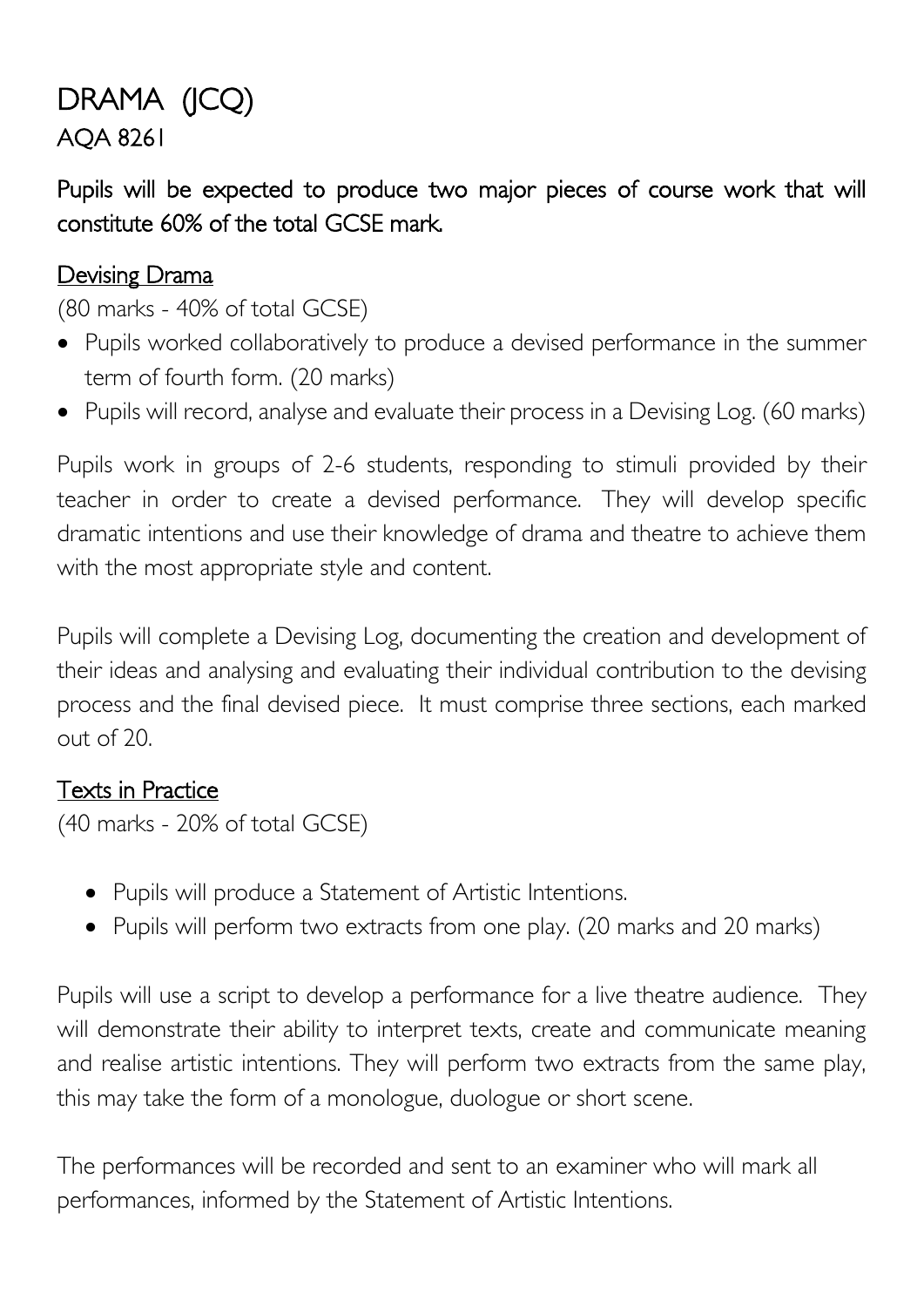#### Assessment Dates

8<sup>th</sup> December 2021 **Portfolio I<sup>st</sup> Draft** 17<sup>th</sup> February 2022 Portfolio 2<sup>nd</sup> Draft

October 2021 First Practical Assessment Period 31<sup>st</sup> March 2022 Hand in Completed Portfolio March 2022 Second Practical Assessment Period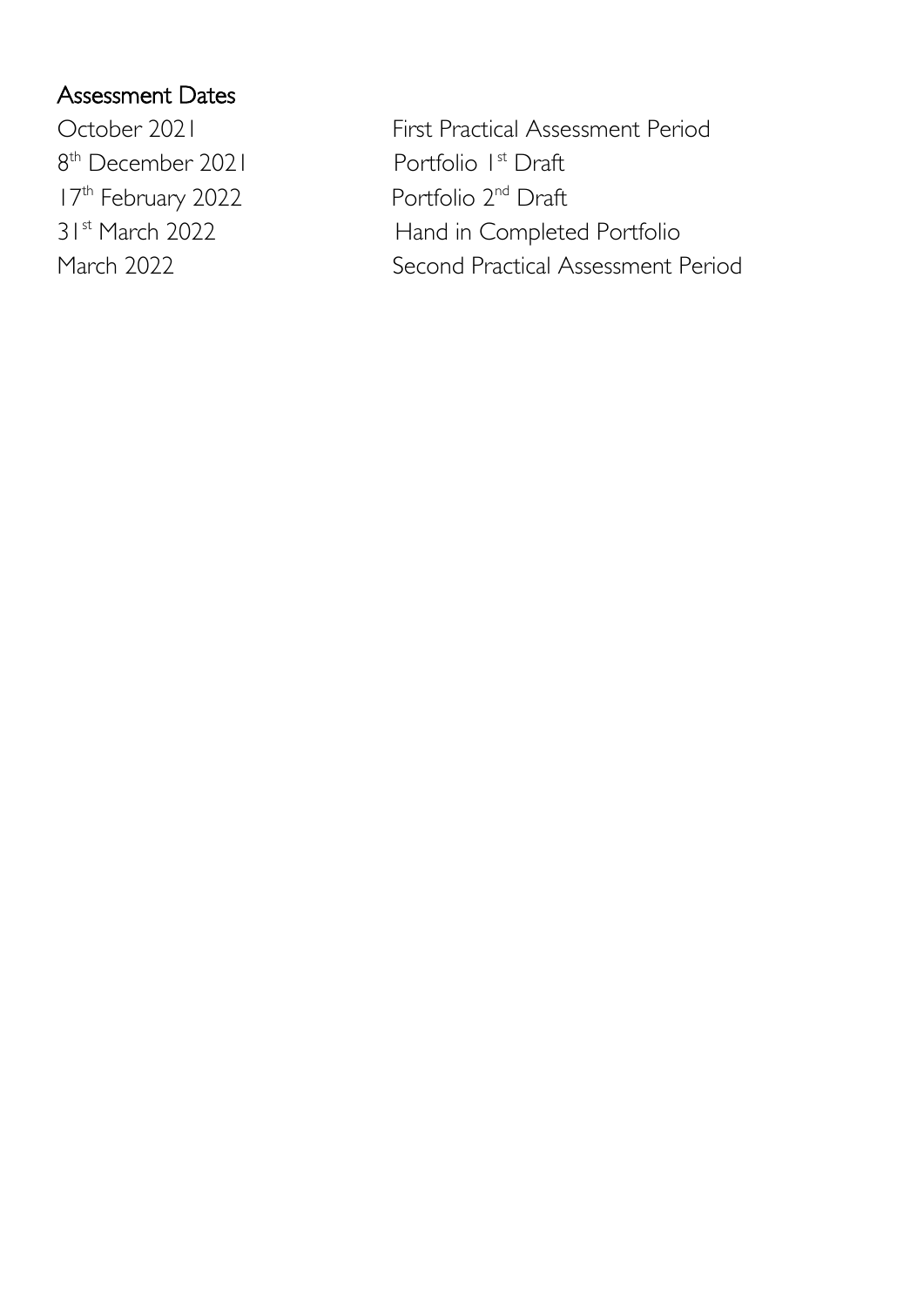## ENGLISH LITERATURE IGCSE (JCQ) Pearson Edexcel 4ET1

Component 3 is worth 40% of the total marks and is split into two sections:

Assignment A – An Inspector Calls Assignment B – Macbeth

You will be completing these tasks in the first term of the Fifth form, immediately before and after half term.

Assignment A is based on a question set by your teacher on a character or theme in An Inspector Calls. Total marks: 30.

Assignment B is based on a question set by your teacher on a character or theme in Macbeth. Total marks: 30 marks.

The exam board advises that each piece should be between 1000-1500 words, though there is no penalty for exceeding this limit.

Texts will be taught in class prior to pupils embarking on the coursework process, but the planning and interpretation will be the pupil's responsibility. Careful planning is vital. First drafts of each coursework assignment will be produced under controlled conditions. Pupils will be encouraged to word process their answer, as this makes it easier to re-draft. Final drafts will be completed, after feedback from the teacher, in both class and prep time. Feedback will take the form of identifying general areas for improvement. Deadlines must be adhered to, and once the final piece is marked, there can be no more changes. Coursework will be first internally moderated, and then sent to Edexcel for final, external moderation; final marks will therefore not be known until Results day.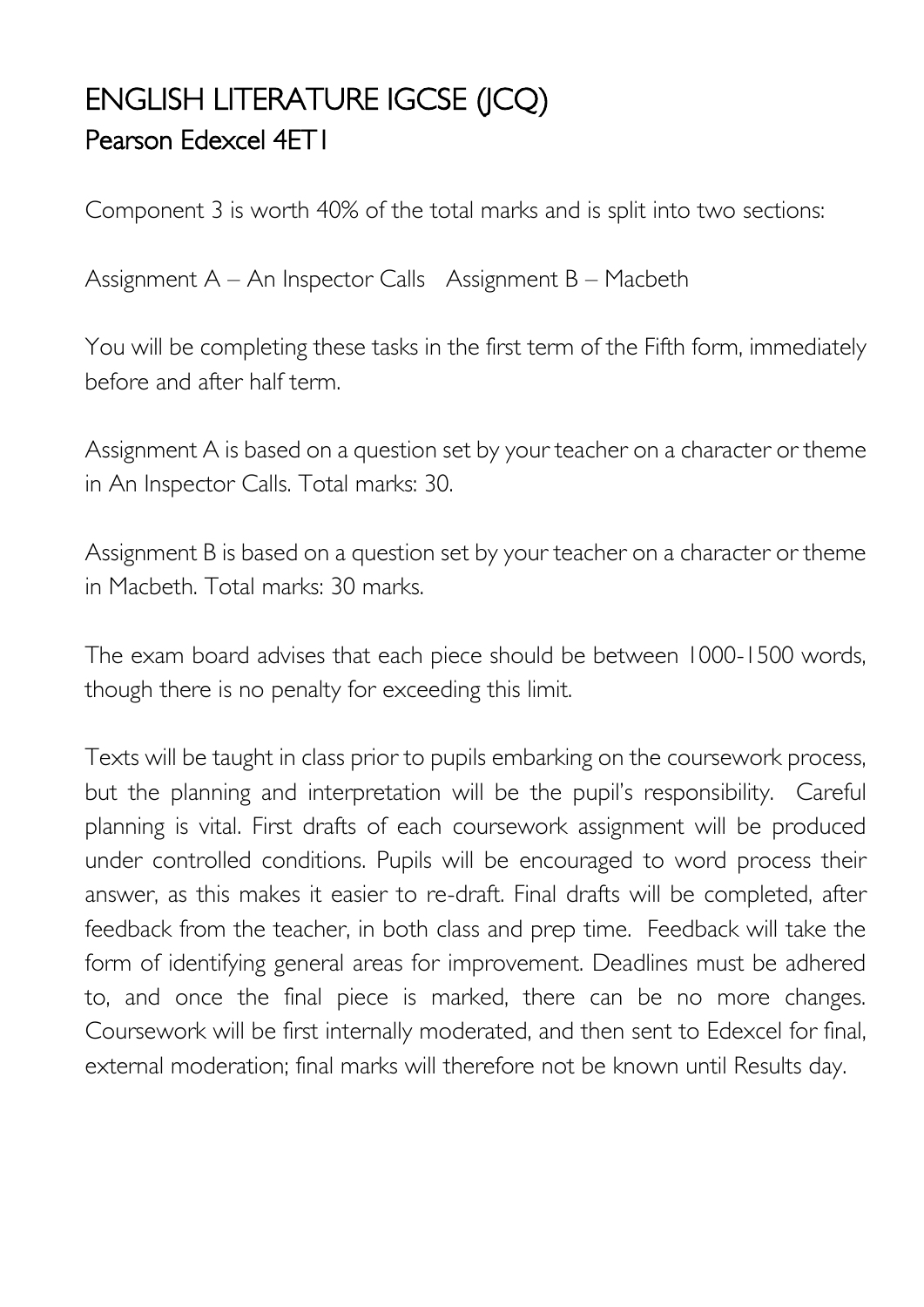## HISTORY (CAIE) CAIE 0977

Coursework is based on the First World War, which you will study in the first term of the Fifth Form. It consists of one 2,000-word essay, to be written in class and prep during a four-week period in October/November. Coursework contributes 27% of the marks towards the GCSE.

- The work will be done in class and for prep.
- The work will consist of one extended piece of writing up to 2000 words in length. Any part of the answer beyond 2000 words will not be assessed.
- You are encouraged to word-process your answer, and should bring a laptop to lessons.
- The essay will be based on a single question about the significance of an individual, group, organisation, development place or event. You will be told the exact title a few days before you begin work on the essay.
- You will be issued with a booklet of relevant articles/sources, which you may refer to while you are writing the essay, as well as your textbooks and class notes.
- You are free to ask your teacher for advice, though, sadly, we are not able to write your answer for you.
- You will need to select from all the information you have what will be most useful for answering the question. Leave out material that is not relevant to the question.
- Careful planning of your answer is essential.
- Remember the most important thing you must do is answer the question. Do not simply tell a story.
- Throughout your answer, you should support your arguments with evidence from sources.
- You will need to write a conclusion summing up your judgement about the question. Make sure you support your conclusion with evidence.
- You should aim to write about 2000 words.
- And remember all you have to do is answer the question! The examiner does not want you to write down everything you know.

Regard Coursework as an opportunity to show what you can do, free from the time and memory constraints of the exam hall, and, like the previous Fifth Form, you will produce some superb work.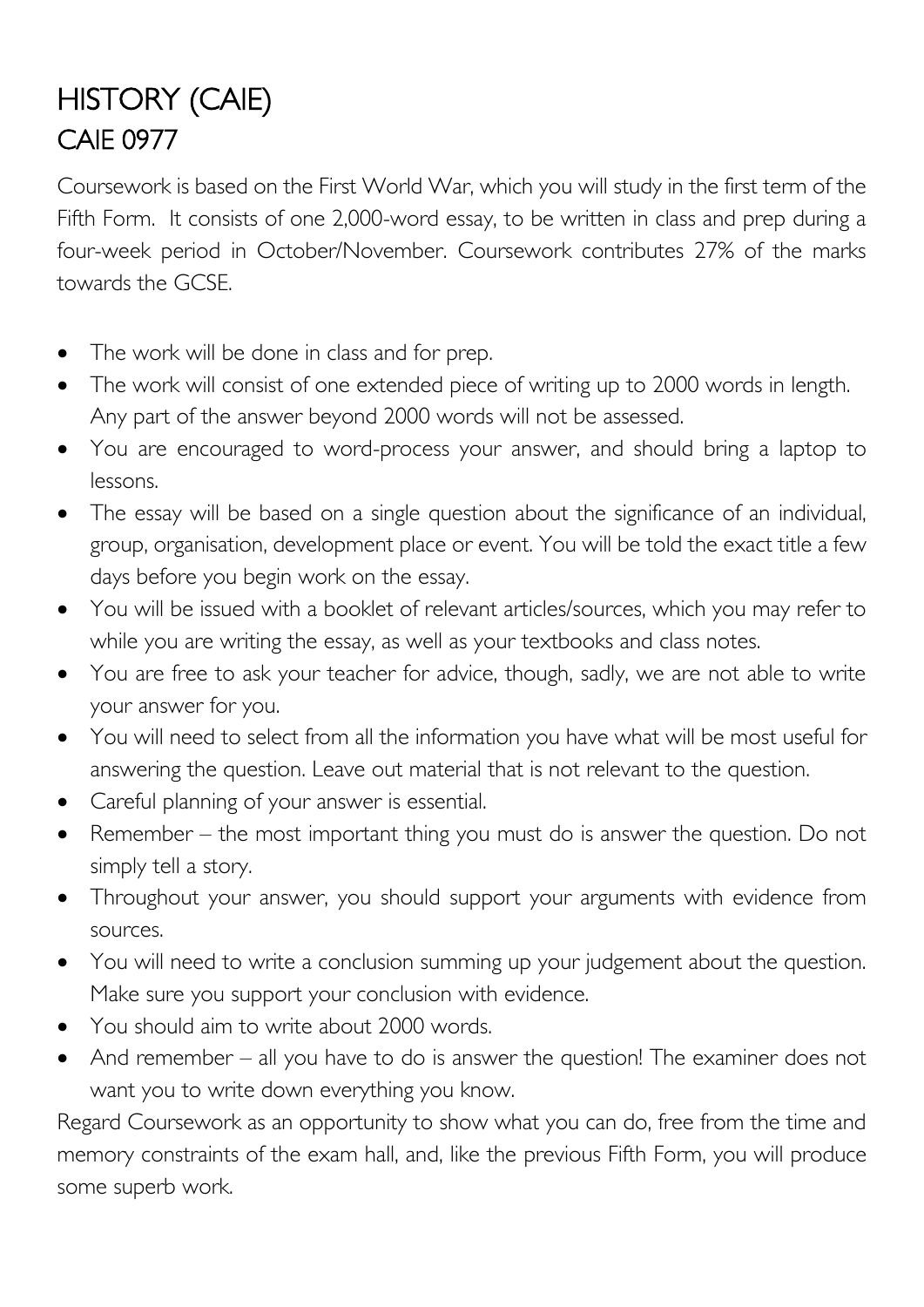## MUSIC (JCQ) Pearson Edexcel 1MU0

#### PLEASE NOTE THAT THE REQUIREMENTS FOR 2021 are under review and may change. Our best understanding of what they will be is below

- 1) There are two elements to the Coursework:
	- i) performing: all candidates will be required to record ONE performance.

The performance takes place in a concert on  $13<sup>th</sup>$  October.

ii) Composing: all candidates must write and record ONE composition.

Composition deadline

First composition: by 10<sup>th</sup> December 2021

#### Redrafting / Parental input

A performance can, in theory, be given as many times as the candidate wishes. As a general rule, however, pupils will be allowed up to three non-consecutive attempts at a piece being performed for GCSE. Parents may help their children with practice for these performances.

Composing is very much a process of re-drafting and revising. Pupils need simply to note the deadline (above) and ensure that they leave plenty of time for final revisions in the light of, for example, the piece being performed. On this basis, pupils will be expected to have produced a workable 'finished' composition about two weeks before the deadline which can then be amended, if necessary, before the final deadline. The specification permits the teacher to give general guidance about compositional techniques which can then be applied specifically by the candidate. As GCSE Music compositions must be completed under controlled conditions, parents cannot, and should not, be involved in the process of GCSE composition save as a sympathetic audience for the finished product.